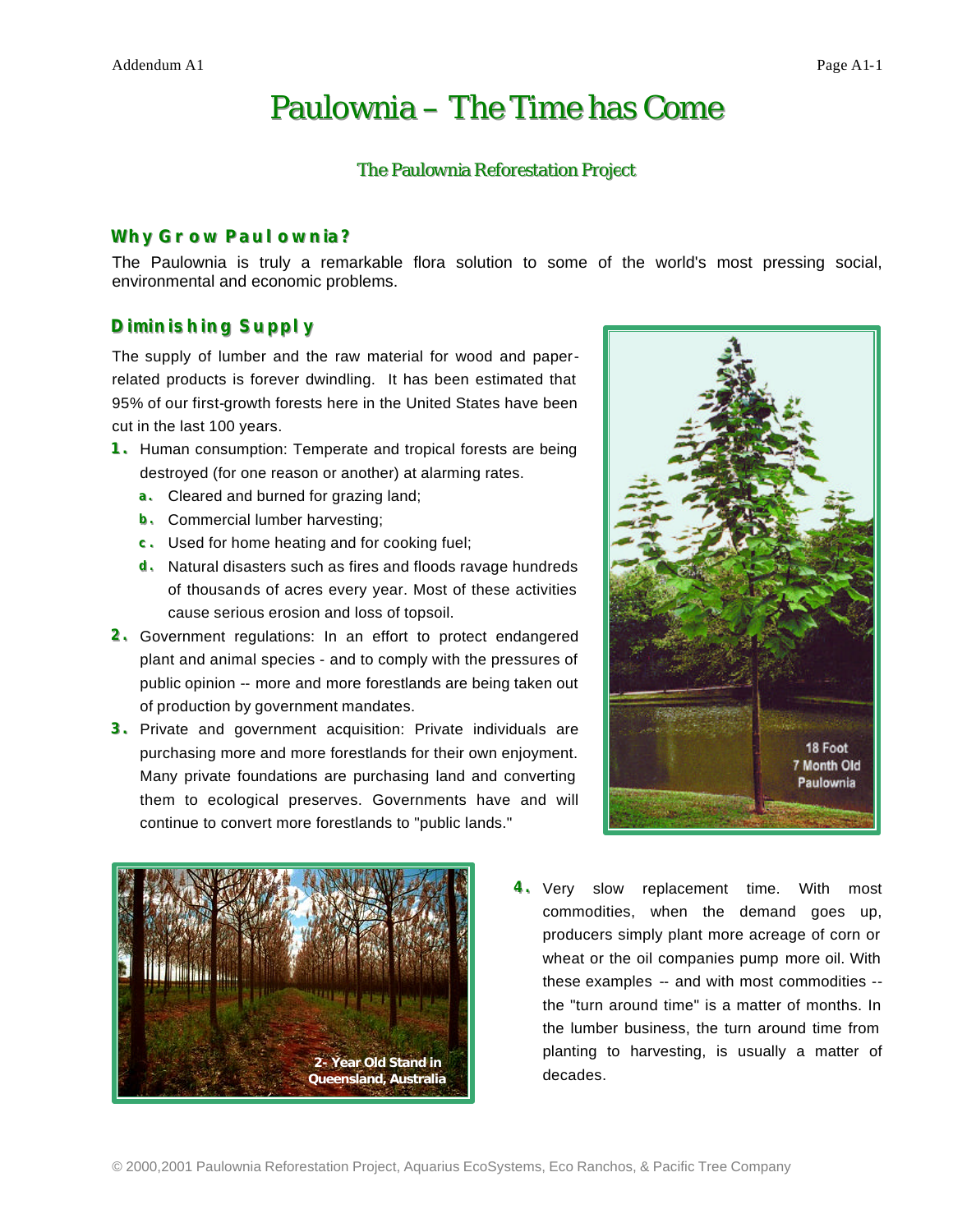## **Increasing Demand**

Mankind has always and will always have an insatiable appetite for wood and wood products.



- **1.** Population growth: By the simple fact of the steadily increasing human population, there is a concomitant increase in the need for wood (wood for heat, cooking fuel, shelter, furniture, tools, art supplies, and musical instruments, as well as for construction related wood products.)
- **2.** Related products. Wood is needed in the production of various products such as rubber, resins, quinine, turpentine and cellulose. As more wooddependent products are developed, the demand will increase.
- **3.** Paper-related products. As commerce steadily increases so does the need for more shipping containers, usually made of cardboard. While recycling satisfies part of the need, it can not keep up with the demand. With the advent of the personal computer with printer and FAX, using reams of paper is no longer considered excessive, but rather is now a basic home necessity (to be used for the children's homework and the family business).

## **The Opportunity**

Basic business economics makes it clear that the most desirable place to be is in the middle between a long term, decreasing supply, and a steadily increasing demand. To plant Paulownia is the way to enter the world lumber market as one of the relatively few "middlemen"/producers/suppliers (without purchasing a forest or waiting 30 to 40 years). To be among the first to plant Paulownia as an Agro-forester means you will be among the first to market, and means you will receive among the highest price for your product. This is the opportunity.

Waiting for forests to naturally regenerate takes far too long, and is not economically feasible. To speed things up, various methods of reforestation are employed (propagating and re-planting harvested forest regions). These practices have shortened the re-growth of a forest region, nonetheless, it still requires 35 to 45 years.

To further shorten the time from germination to harvest, scientists have helped to develop faster growing pine varieties. However, this method still takes 20 to 30 years (depending on all the variables - soils, climate, cultural practices, etc.). To date, the fastest, most effective method for growing wood bearing trees is agro-forestry. This is the planting of wood producing trees on tree farms or orchard-type plantations. Among the fastest growing, wood producing trees in the world are various species of eucalyptus, poplar and Paulownia. The eucalyptus wood is primarily used for cellulose and firewood. Poplar wood is used as a low cost wood for doors, windows and molding.



Paulownia is the highest quality of the fast growers (there are also slow growth species of the Paulownia). Of course, as with any wood, the older the wood at harvest the higher the quality (more "character" to the wood) and the higher the price.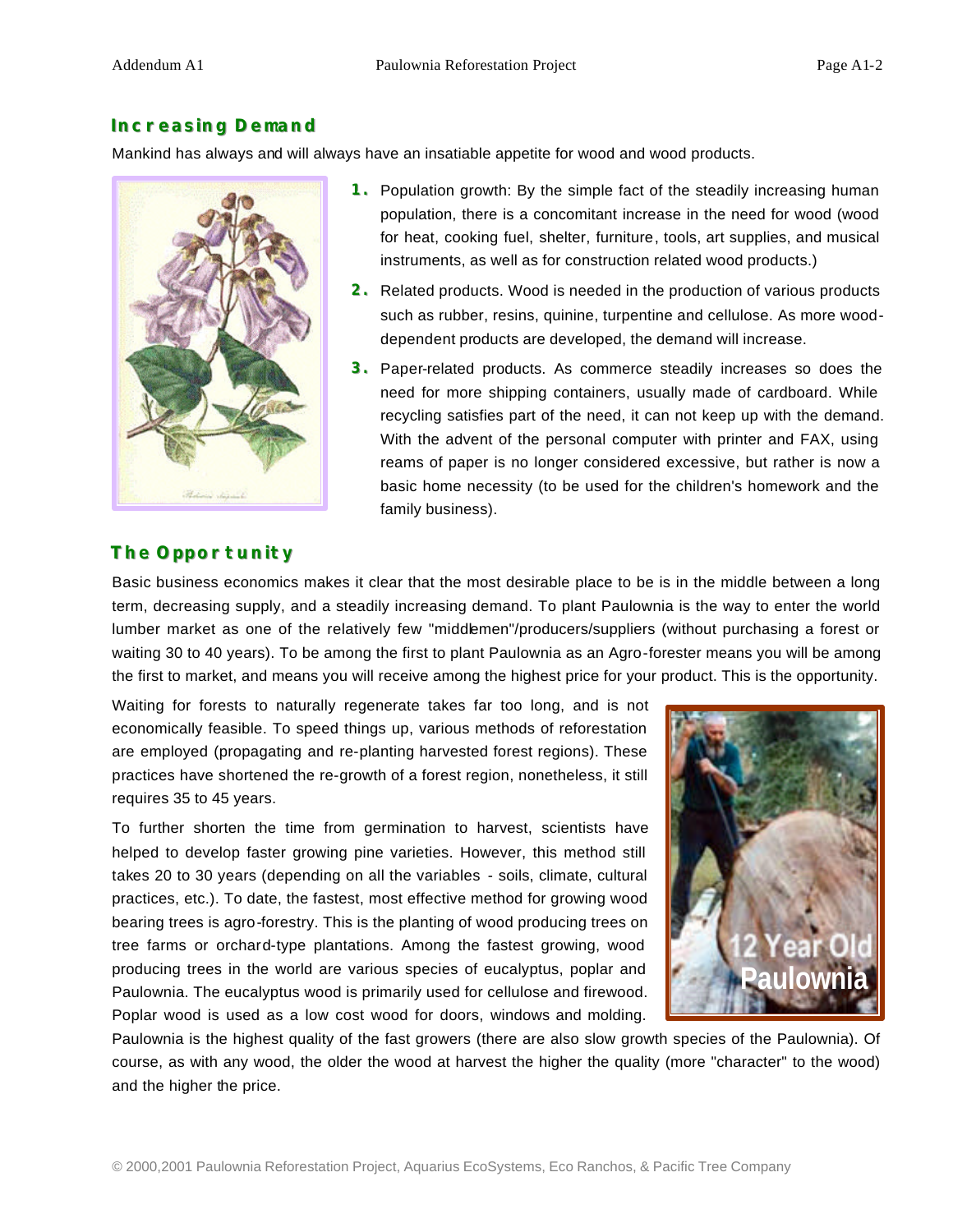## **Paul ownia Has These Additional Characteristics/Advantages:**

- **1.** The Paulownia can be coppiced (harvest the tree by cutting it off near ground level and another tree will begin to grow from the same root system). This can be done several times (4 to 6 times) during the life of the tree.
- **2.** When the root-ball of Paulownia is harvested, the remaining root system will produce from 40 to 60 root cuttings, which are propagated for market as new growing stock.
- **3.** Intercropping. Because Paulownia has a vertical root system, growers can plant annuals between the rows of trees for diversified income if desired.



- **44...** The wood is a lightweight hardwood, straight-grained, free of knots, very stable, light in color, easy to work (mill, sand, carve, etc.), and very easy to dry and with less drying defects.
- **5.** In autumn, the fallen leaves can be used as nutrient-rich stock feed, or as a component of high-grade compost to enrich the soil.
- **6.** The large surface area of the Paulownia's broad leaves take-in correspondingly large amounts of carbon dioxide, and give out correspondingly large amounts of oxygen.



- **7.** The ornamental beauty of the Paulownia is displayed in its cascades of blue to pink shades of blossoms (depending on the species) for 4 to 6 weeks during the spring, and these flowers produce excellent honey.
- 8. Water sensitive roots will not invade sewer or water pipes.
- **9.** Can be used for furniture, veneer, boxes for shipping, particleboard, doors & windows, musical instruments, picture frames, toys, fishing net floats, and for shoes.
- **10.** The wood is also very stable in wet/humid environments, and is highly durable and decay resistant.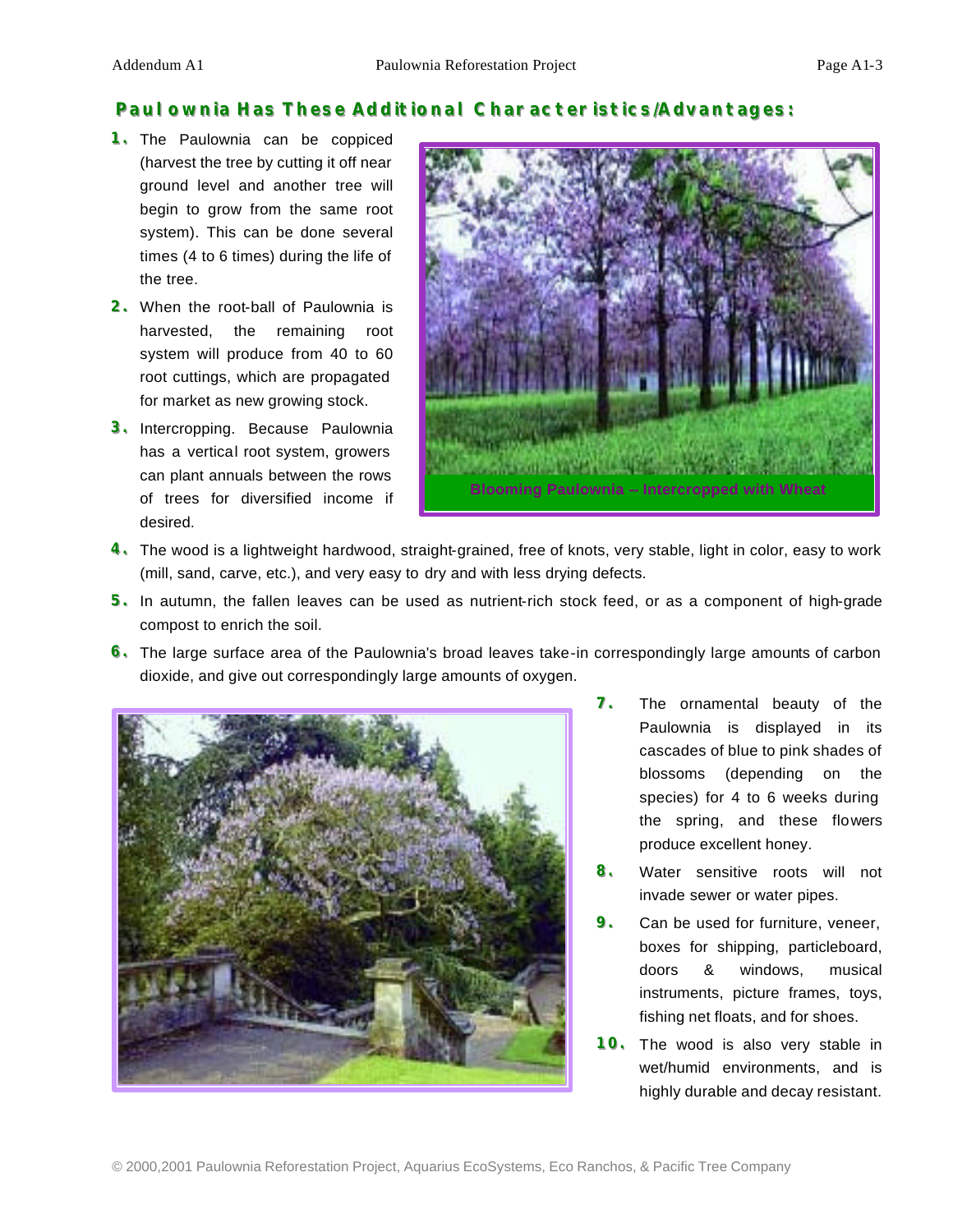## **General Information**



#### **Name:**

Scientific:

 Family -- Scrophulariaceae. Genus -- Paulownia. Species -- Fortunei, Kawakamji, Tomentosa, Taiwaniana, Songata, Fargesil, Catalpifia.



Common name for genus: Empress tree Royal Paulownia Royal Princess tree Cotton tree Kiri (Japan) T'ung (China)



#### **History:**

The Paulownia has been grown in China for at least 2600 years. Some ornamental varieties can be found in the northeastern seaboard states of the United States. These trees were most likely accidents, started from the seeds used as packaging material in shipments received from China in the late 1800's or early 1900's. When China opened its doors after the Cultural Revolution, an Australian timber company began collecting different types of Paulownia. After more than 9 years of research, and \$2 million in development costs, the Australians successfully identified over 30 high performance Paulownia clones suited to a wide range of end use applications. The Paulownia *fortunei select #2* is one of these varieties that has performed exceedingly well in desert microclimates.



#### **Characteristics of the Wood:**

- Lightweight (14 to 18 lbs. per cubic foot)
- **Strong**
- Outstanding resonant qualities.
- Extremely stable (resists warp/crack/deform)
- Light color; silky smooth finish
- Grain: fine, straight, knot-free
- Easy to work. (no chipping or tear-out in pla ning)
- Does not require kiln drying
- Takes stains well
- 12% moisture